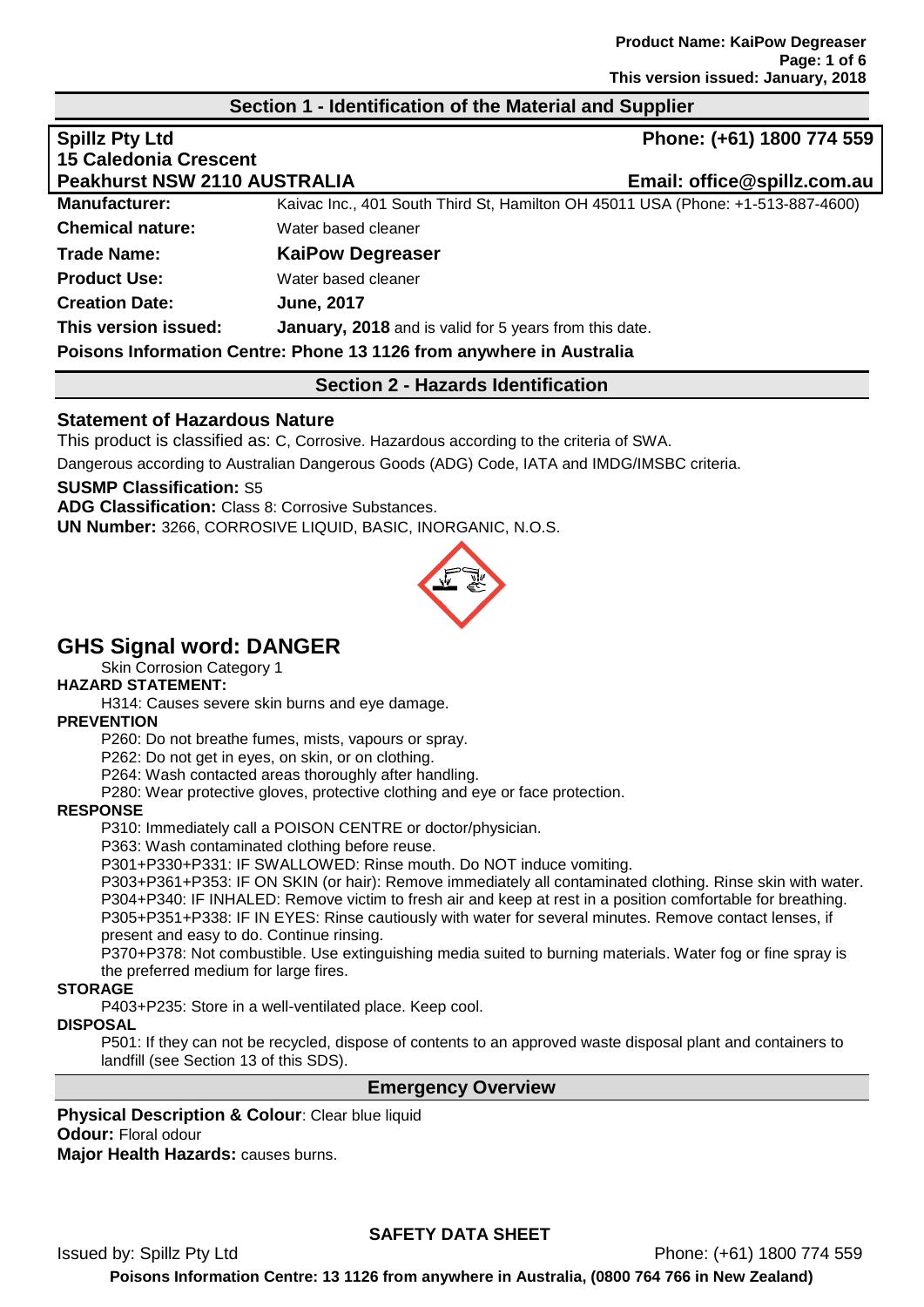| Section 3 - Composition/Information on Ingredients |               |         |                          |                             |
|----------------------------------------------------|---------------|---------|--------------------------|-----------------------------|
| Ingredients                                        | <b>CAS No</b> | Conc, % | TWA (mg/m <sup>3</sup> ) | $STEL$ (mg/m <sup>3</sup> ) |
| Alcohols, C12-15, ethoxylated                      | 68131-39-5    | $1 - 5$ | not set                  | not set                     |
| Sodium hydroxide                                   | 1310-73-2     | $1 - 5$ | 2                        | Peak                        |
| Sodium metasilicate                                | 6834-92-0     | $1 - 3$ | not set                  | not set                     |
| Ethanol, 2,2'-iminobis-, N-[3-                     |               |         |                          |                             |
| (branched-decyloxy) propyl] derivatives, N-oxides  | 68478-65-9    | -3      | not set                  | not set                     |
| Alcohols, C11-14-iso-, C13 rich, ethoxylated       | 78330-21-9    | <1      | not set                  | not set                     |
| Other non hazardous ingredients                    | secret        | to 100  | not set                  | not set                     |

This is a commercial product whose exact ratio of components may vary slightly. Minor quantities of other non hazardous ingredients are also possible.

The SWA TWA exposure value is the average airborne concentration of a particular substance when calculated over a normal 8 hour working day for a 5 day working week. The STEL (Short Term Exposure Limit) is an exposure value that may be equalled (but should not be exceeded) for no longer than 15 minutes and should not be repeated more than 4 times per day. There should be at least 60 minutes between successive exposures at the STEL. The term "peak "is used when the TWA limit, because of the rapid action of the substance, should never be exceeded, even briefly.

#### **Section 4 - First Aid Measures**

#### **General Information:**

You should call The Poisons Information Centre if you feel that you may have been poisoned, burned or irritated by this product. The number is 13 1126 from anywhere in Australia (0800 764 766 in New Zealand) and is available at all times. Have this SDS with you when you call.

**Inhalation:** No first aid measures normally required. However, if inhalation has occurred, and irritation has developed, remove to fresh air and observe until recovered. If irritation becomes painful or persists more than about 30 minutes, seek medical advice.

**Skin Contact:** Flush contaminated area with lukewarm, gently flowing water for at least 40 minutes, by the clock. DO NOT INTERRUPT FLUSHING. If necessary, keep emergency vehicle waiting (show paramedics this MSDS and take their advice). Under running water, remove contaminated clothing, shoes and leather goods (e.g. watchbands and belts). Strongly basic ingredients tend to penetrate the skin and so need longer rinsing than other substances. If irritation persists, repeat flushing. Seek medical attention.

**Eye Contact:** Immediately flush the contaminated eye(s) with lukewarm, gently flowing water for at least 20-30 minutes, by the clock, while holding the eyelid(s) open. Neutral saline solution may be used as soon as it is available. DO NOT INTERRUPT FLUSHING. If necessary, keep emergency vehicle waiting (show paramedics this MSDS and take their advice). Take care not to rinse contaminated water into the unaffected eye or onto face. If irritation persists, repeat flushing. Call a Poisons Information Centre or a doctor urgently. Take special care if exposed person is wearing contact lenses.

**Ingestion:** If swallowed, do NOT induce vomiting; rinse mouth thoroughly with water and contact a Poisons Information Centre. Urgent hospital treatment is likely to be needed. Give activated charcoal if instructed.

# **Section 5 - Fire Fighting Measures**

**Fire and Explosion Hazards**: The major hazard in fires is usually inhalation of heated and toxic or oxygen deficient (or both), fire gases. There is little risk of an explosion from this product if commercial quantities are involved in a fire.

This product is likely to decompose only after heating to dryness, followed by further strong heating.

Fire decomposition products from this product may be toxic if inhaled. Take appropriate protective measures. **Extinguishing Media:** Not combustible. Use extinguishing media suited to burning materials. Water fog or fine spray is the preferred medium for large fires. Try to contain spills, minimise spillage entering drains or water courses. **Fire Fighting:** If a significant quantity of this product is involved in a fire, call the fire brigade. There is little danger of a violent reaction or explosion if significant quantities of this product are involved in a fire. Recommended personal protective equipment is liquid-tight chemical protective clothing and breathing apparatus. is driven off.

| <b>Flash point:</b>              | Will not burn until water component is |
|----------------------------------|----------------------------------------|
| <b>Upper Flammability Limit:</b> | Does not burn.                         |
| <b>Lower Flammability Limit:</b> | Does not burn.                         |
| <b>Autoignition temperature:</b> | Does not burn.                         |
| <b>Flammability Class:</b>       | Does not burn.                         |

# **SAFETY DATA SHEET**

Issued by: Spillz Pty Ltd Phone: (+61) 1800 774 559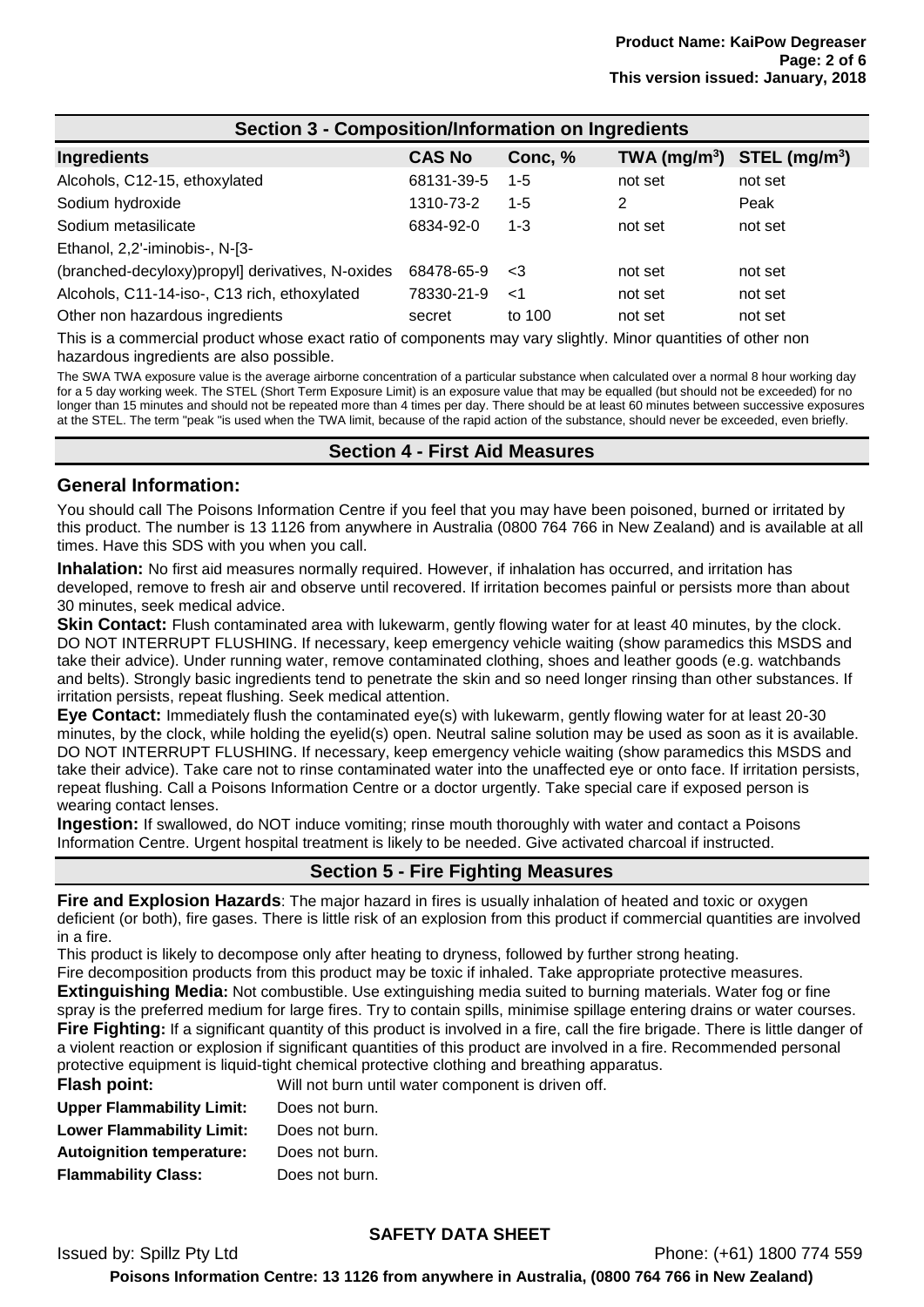#### **Section 6 - Accidental Release Measures**

**Accidental release:** In the event of a major spill, prevent spillage from entering drains or water courses. Evacuate the spill area and deny entry to unnecessary and unprotected personnel. Wear full protective chemically resistant clothing including eye/face protection, gauntlets and self contained breathing apparatus. See below under Personal Protection regarding Australian Standards relating to personal protective equipment. Suitable materials for protective clothing include rubber, Viton, Nitrile, butyl rubber, neoprene, Barricade, Teflon, polyethylene, PE/EVAL, Saranex and Responder. Eye/face protective equipment should comprise as a minimum, protective goggles. If there is a significant chance that vapours or mists are likely to build up in the cleanup area, we recommend that you use a respirator. Usually, no respirator is necessary when using this product. However, if you have any doubts consult the Australian Standard mentioned below (section 8). Otherwise, not normally necessary.

Stop leak if safe to do so, and contain spill. Absorb onto sand, vermiculite or other suitable absorbent material. If spill is too large or if absorbent material is not available, try to create a dike to stop material spreading or going into drains or waterways. Because of the corrosiveness of this product, special personal care should be taken in any cleanup operation. Sweep up and shovel or collect recoverable product into labelled containers for recycling or salvage, and dispose of promptly. Recycle containers wherever possible after careful cleaning. After spills, wash area preventing runoff from entering drains. If a significant quantity of material enters drains, advise emergency services. This material may be suitable for approved landfill. Ensure legality of disposal by consulting regulations prior to disposal. Thoroughly launder protective clothing before storage or re-use. Advise laundry of nature of contamination when sending contaminated clothing to laundry.

# **Section 7 - Handling and Storage**

**Handling:** Keep exposure to this product to a minimum, and minimise the quantities kept in work areas. Check Section 8 of this SDS for details of personal protective measures, and make sure that those measures are followed. The measures detailed below under "Storage" should be followed during handling in order to minimise risks to persons using the product in the workplace. Also, avoid contact or contamination of product with incompatible materials listed in Section 10.

**Storage:** This product is a Scheduled Poison. Observe all relevant regulations regarding sale, transport and storage of this schedule of poison. Store in a cool, well ventilated area. Check containers periodically for corrosion and leaks. Containers should be kept closed in order to minimise contamination. Make sure that the product does not come into contact with substances listed under "Incompatibilities" in Section 10. If you keep more than 10000kg or L of Dangerous Goods of Packaging Group III, you may be required to license the premises or notify your Dangerous Goods authority. If you have any doubts, we suggest you contact your Dangerous Goods authority in order to clarify your obligations. Check packaging - there may be further storage instructions on the label.

# **Section 8 - Exposure Controls and Personal Protection**

The following Australian Standards will provide general advice regarding safety clothing and equipment:

Respiratory equipment: **AS/NZS 1715**, Protective Gloves: **AS 2161**, Occupational Protective Clothing: AS/NZS 4501 set 2008, Industrial Eye Protection: **AS1336** and **AS/NZS 1337**, Occupational Protective Footwear: **AS/NZS2210**.

| <b>SWA Exposure Limits</b> | TWA ( $mg/m3$ ) | $STEL$ (mg/m <sup>3</sup> ) |
|----------------------------|-----------------|-----------------------------|
| Sodium hydroxide           |                 | Peak                        |

No special equipment is usually needed when occasionally handling small quantities. The following instructions are for bulk handling or where regular exposure in an occupational setting occurs without proper containment systems. **Ventilation:** This product should only be used where there is ventilation that is adequate to keep exposure below the TWA levels. If necessary, use a fan.

**Eye Protection:** Your eyes must be completely protected from this product by splash resistant goggles with face shield. All surrounding skin areas must be covered. Emergency eye wash facilities must also be available in an area close to where this product is being used.

**Skin Protection:** Because of the dangerous nature of this product, make sure that all skin areas are completely covered by impermeable gloves, overalls, hair covering, apron and face shield. See below for suitable material types. **Protective Material Types:** We suggest that protective clothing be made from the following materials: rubber, Viton, nitrile, butyl rubber, neoprene, Barricade, Teflon, polyethylene, PE/EVAL, Saranex, Responder.

**Respirator:** Usually, no respirator is necessary when using this product. However, if you have any doubts consult the Australian Standard mentioned above. Otherwise, not normally necessary.

Safety deluge showers should, if practical, be provided near to where this product is being handled commercially.

# **Section 9 - Physical and Chemical Properties:**

**Physical Description & colour:** Clear blue liquid **Odour:** Floral odour **Boiling Point:** Approximately 100°C at 100kPa.

#### **SAFETY DATA SHEET**

Issued by: Spillz Pty Ltd Phone: (+61) 1800 774 559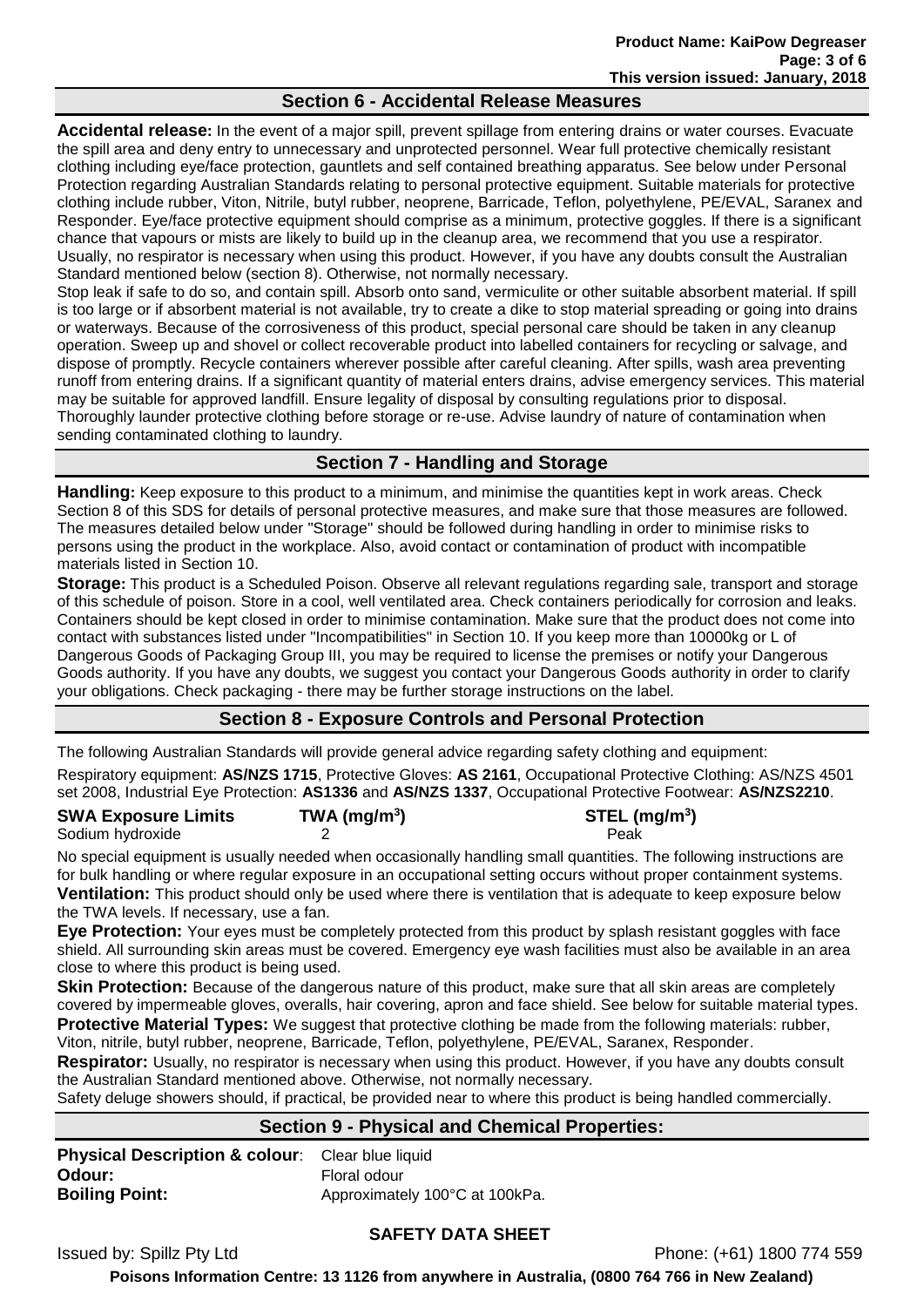| <b>Freezing/Melting Point:</b>       | Approximately 0°C.                        |
|--------------------------------------|-------------------------------------------|
| <b>Volatiles:</b>                    | Water component.                          |
| <b>Vapour Pressure:</b>              | 2.37 kPa at 20°C (water vapour pressure). |
| <b>Vapour Density:</b>               | As for water.                             |
| <b>Specific Gravity:</b>             | 1.05                                      |
| <b>Water Solubility:</b>             | Completely soluble in water.              |
| pH:                                  | $11 - 12.5$                               |
| <b>Volatility:</b>                   | No data.                                  |
| <b>Odour Threshold:</b>              | No data.                                  |
| <b>Evaporation Rate:</b>             | As for water.                             |
| <b>Coeff Oil/water Distribution:</b> | No data                                   |
| <b>Autoignition temp:</b>            | Does not burn.                            |

# **Section 10 - Stability and Reactivity**

**Reactivity:** Most strong alkalis and bases react with inorganic and organic acids to form salts. They can also react with some metals liberating hydrogen gas. These reactions may be rapid and sometimes liberate much heat. They can also decompose many organic materials such as esters, in a reaction called hydrolysis.

**Conditions to Avoid:** This product should be kept in a cool place, preferably below 30°C. Keep containers tightly closed. Keep containers and surrounding areas well ventilated. Keep isolated from combustible materials. **Incompatibilities:** acids.

**Fire Decomposition:** This product is likely to decompose only after heating to dryness, followed by further strong heating. Combustion forms carbon dioxide, and if incomplete, carbon monoxide and possibly smoke. Water is also formed. Sodium compounds, silicon compounds. Carbon monoxide poisoning produces headache, weakness, nausea, dizziness, confusion, dimness of vision, disturbance of judgment, and unconsciousness followed by coma and death.

**Polymerisation:** Polymerisation reactions are unlikely; they are not expected to occur.

# **Section 11 - Toxicological Information**

# **Local Effects:**

**Target Organs:** There is no data to hand indicating any particular target organs.

#### **Classification of Hazardous Ingredients**

#### Ingredient **Risk Phrases**

Alcohols, C12-15, Ethoxylated No risk phrases at concentrations found in this product

- Acute toxicity category 4
- Eye damage category 1
- Skin irritation category 2

Sodium Hydroxide  $\rightarrow$  =2%Conc<5%: C; R34

Skin corrosion - category 1A

Sodium Metasilicate Notation and No risk phrases at concentrations found in this product

Skin corrosion - category 1B

• Specific target organ toxicity (single exposure) - category 3

# **Potential Health Effects**

# **Inhalation:**

**Short Term Exposure:** Available data indicates that this product is not harmful. However product may be mildly irritating, although unlikely to cause anything more than mild transient discomfort. If liquid enters nasal passages, it will cause pain and burn nasal membranes. Patients with inhalation burns may develop acute pulmonary oedema. **Long Term Exposure:** No data for health effects associated with long term inhalation.

# **Skin Contact:**

**Short Term Exposure:** This product is corrosive to the skin. Capable of causing moderate to severe burns with ulceration. Can penetrate to deeper layers of skin, resulting in third degree burns. Corrosion will continue until product is removed or neutralised. Severity depends on concentration and duration of exposure. Burns may not be immediately painful; the onset of pain may be minutes to hours.

# **SAFETY DATA SHEET**

Issued by: Spillz Pty Ltd Phone: (+61) 1800 774 559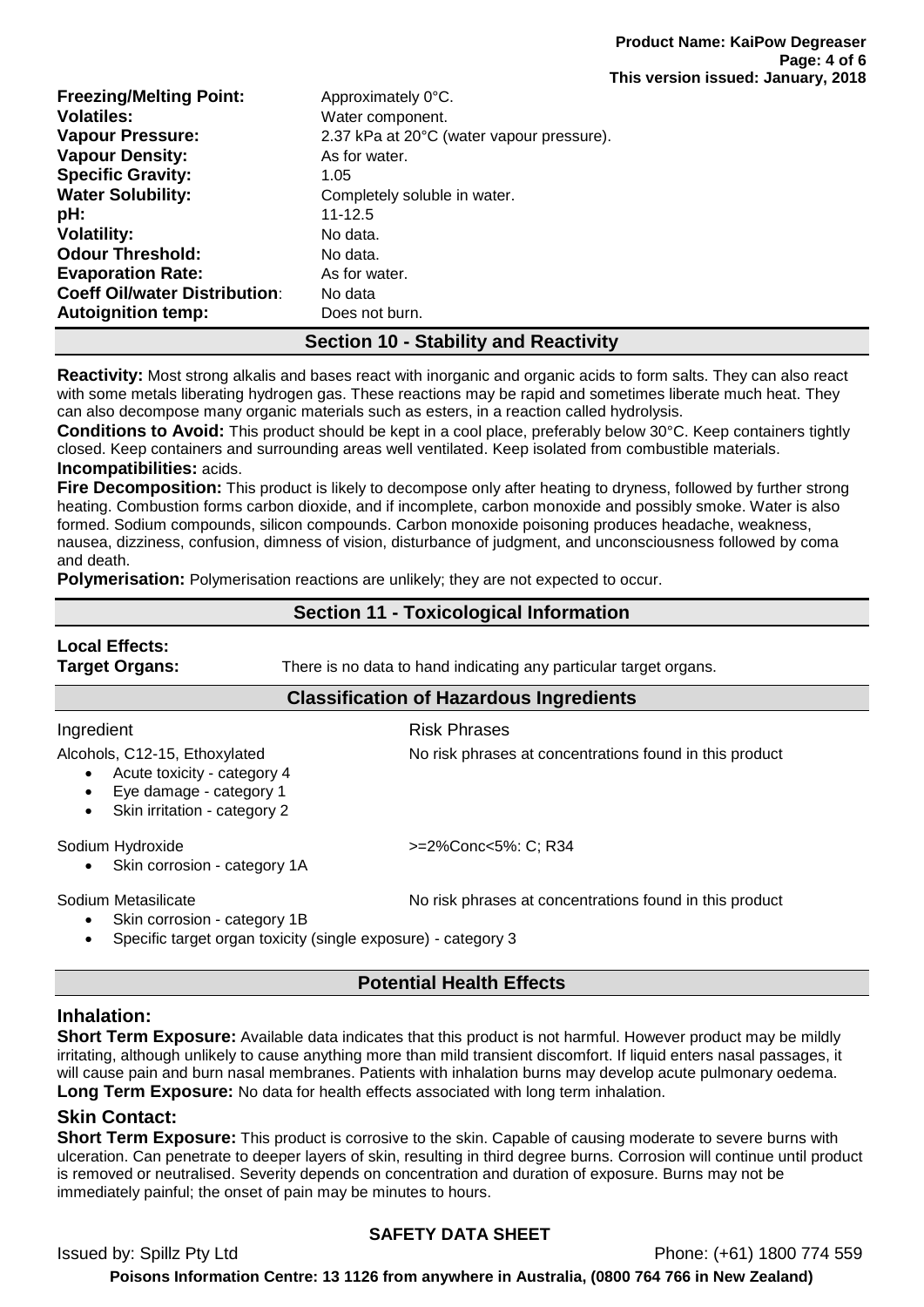**Long Term Exposure:** No data for health effects associated with long term skin exposure.

### **Eye Contact:**

**Short Term Exposure:** This product is corrosive to eyes. It will cause severe pain, and corrosion of the eye and surrounding facial tissues. Unless exposure is quickly treated, permanent blindness and facial scarring is likely. **Long Term Exposure:** No data for health effects associated with long term eye exposure.

### **Ingestion:**

**Short Term Exposure:** Significant oral exposure is considered to be unlikely. However, this product is corrosive to the gastrointestinal tract. Capable of causing moderate to severe burns with ulceration. Can penetrate to deeper layers of skin, resulting in third degree burns. Corrosion will continue until product is removed or neutralised. Severity depends on concentration and duration of exposure.

**Long Term Exposure:** No data for health effects associated with long term ingestion.

#### **Carcinogen Status:**

**SWA:** No significant ingredient is classified as carcinogenic by SWA.

**NTP:** No significant ingredient is classified as carcinogenic by NTP.

**IARC:** No significant ingredient is classified as carcinogenic by IARC.

# **Section 12 - Ecological Information**

Insufficient data to be sure of status. However, until diluted or neutralised it will kill all aquatic organisms it contacts due to extreme pH.

# **Section 13 - Disposal Considerations**

**Disposal:** This product may be recycled if unused, or if it has not been contaminated so as to make it unsuitable for its intended use. If it has been contaminated, it may be possible to separate the contamination in some way. Only if neither of these options is suitable, we suggest that you contact a specialist disposal company to arrange disposal. Disposal by untrained personnel may cause a dangerous incident.

# **Section 14 - Transport Information**

#### **Dangerous according to Australian Dangerous Goods (ADG) Code, IATA and IMDG/IMSBC criteria.**

**UN Number:** 3266, CORROSIVE LIQUID, BASIC, INORGANIC, N.O.S.

**Hazchem Code:** 2X

**Special Provisions:** 223, 274

**Limited quantities:** ADG 7 specifies a Limited Quantity value of 5 L for this class of product.

**Dangerous Goods Class:** Class 8: Corrosive Substances.

**Packing Group:** III

**Packing Instruction:** P001, IBC03, LP01

Class 8 Corrosive Substances shall not be loaded in the same vehicle or packed in the same freight container with Classes 1 (Explosives), 4.3 (Dangerous When Wet Substances), 5.1 (Oxidising Agents), 5.2 (Organic Peroxides), 6 (Toxic Substances where the Toxic Substances are cyanides and the Corrosives are acids), 7 (Radioactive Substances), Foodstuffs and foodstuff empties. They may however be loaded in the same vehicle or packed in the same freight container with Classes 2.1 (Flammable Gases), 2.2 (Non-Flammable, Non-Toxic Gases), 2.3 (Poisonous Gases), 3 (Flammable liquids), 4.1 (Flammable Solids), 4.2 (Spontaneously Combustible Substances), 6 (Toxic Substances except where the Toxic Substances are cyanides and the Corrosives are acids) and 9 (Miscellaneous Dangerous Goods).

# **Section 15 - Regulatory Information**

**AICS:** All of the significant ingredients in this formulation are compliant with NICNAS regulations. The following ingredients: Sodium hydroxide, Sodium metasilicate, are mentioned in the SUSMP.

# **Section 16 - Other Information**

#### **This SDS contains only safety-related information. For other data see product literature.**

| <b>Acronyms:</b>  |                                                                                     |
|-------------------|-------------------------------------------------------------------------------------|
| <b>ADG Code</b>   | Australian Code for the Transport of Dangerous Goods by Road and Rail (7th edition) |
| <b>AICS</b>       | Australian Inventory of Chemical Substances                                         |
| <b>SWA</b>        | Safe Work Australia, formerly ASCC and NOHSC                                        |
| <b>CAS number</b> | <b>Chemical Abstracts Service Registry Number</b>                                   |

# **SAFETY DATA SHEET**

Issued by: Spillz Pty Ltd Phone: (+61) 1800 774 559